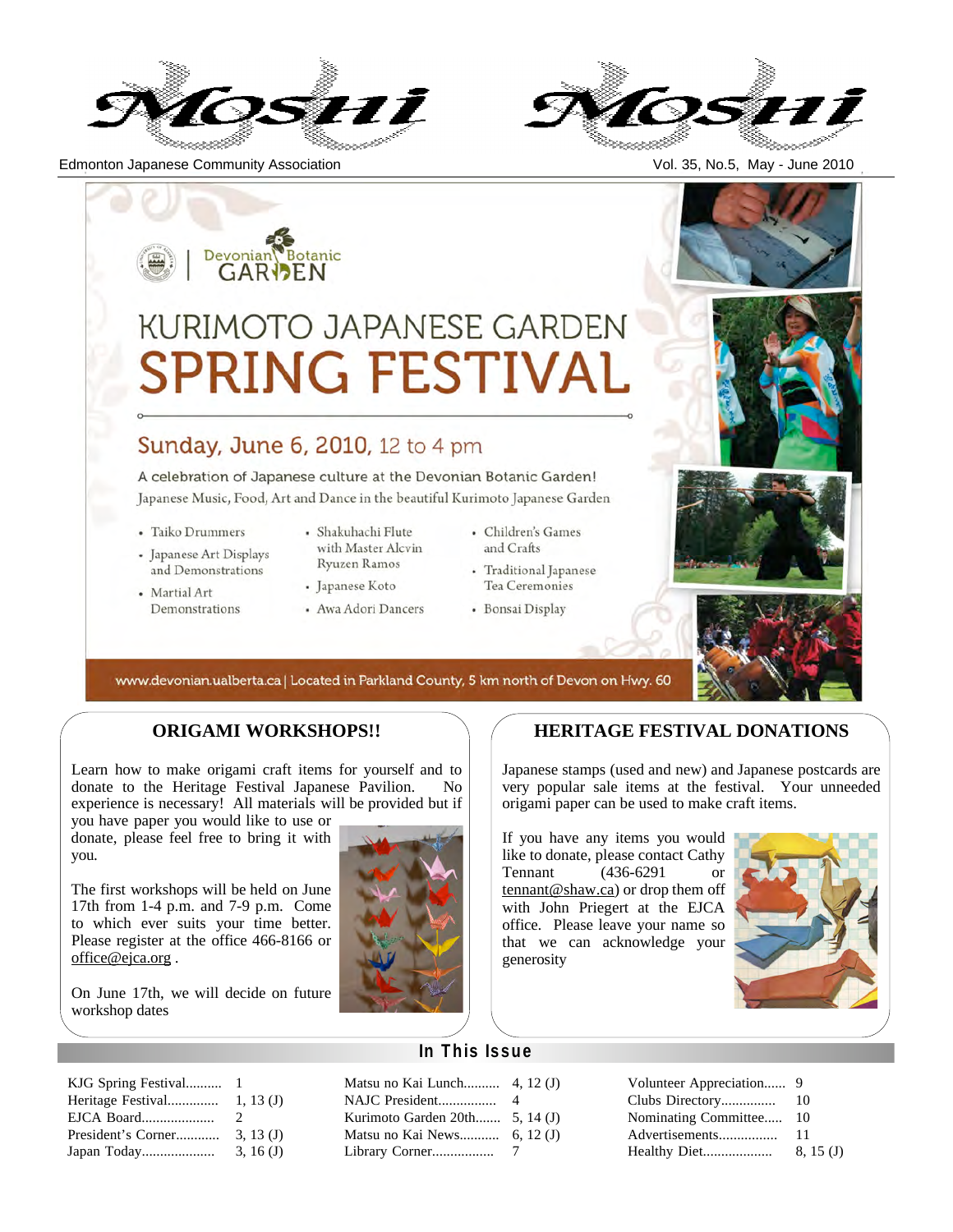# 2009 - 2010 EJCA Board of Directors & Committees

**President** Cathy Tennant - 436-6291 <tennant@shaw.ca>

**1st Vice-President** Sanae Ohki - 459-3862 <sanaeohki@shaw.ca>

**2nd Vice-President** Stephanie Bozzer <sbozzer@telus.net>

**Secretary** Brenda Madsen <brxmbrxm@gmail.com>

**Treasurer** Jim Hoyano - 437-7730 <jkhoyano@shaw.ca>

*Published by*

*Edmonton Japanese Community Association*

*Editorial Address: 6750 - 88 Street Edmonton, Alberta T6E 5H6 Tel: (780) 466-8166 Fax: (780) 465-0376* website: www.ejca.org e-mail: office@ejca.org

*English Section Editor: Jim Hoyano Japanese Section Editor: Yumiko Hoyano*

> *Support Staff: Soly Sawada Daiyo Sawada Tom Nakashima Gong Kiel Bill Kiel*

*"Moshi Moshi is a publication of the Edmonton Japanese Community Association. Its objective is to disseminate information of interest to the Japanese community and those interested in Japanese culture, including announcements of upcoming events.*

**EJCA Board Directors** Erin Munro - 669-9572 <erinmunro03@gmail.com>

Rick Hirata - 438-2747 <rkhirata@shaw.ca

Shiho Asano - 437-2741  $\langle$ sasano@shaw.ca $\rangle$ 

Scott Sutton - 994-6519 <ma-sc@telus.net>

### **Finance Committee**

Cathy Tennant Rick Hirata Jim Hoyano

### **Library Committees**

Shiho Asano Nancy Cyr David Sulz Sanae Ohki Tom Hyodo Cathy Tennant

**NAJC Liaison** Takashi Ohki

**Culture** Yoshiaki Hirata Daiyo Sawada

**Outreach Program**

Sanae Ohki Ayumi Nagatomi Hiro Kubota Shiho Asano

**MEJCS Liaison** Sanae Ohki

**Joint Committee** Sanae Ohki Cathy Tennant

**Membership Director** Stephanie Bozzer

### **Garden Committee**

John Priegert Carol Eder Les Dowdell Yumiko Hoyano

**Communications Director** Vacant

**Heritage Festival Liaison** Cathy Tennant

**History Project** Rick Hirata Cathy Tennant Jim Hoyano David Sulz Sanae Ohki

# Deadline for Submissions for the Next Issue (Vol. 35, No. 6) is July 15, 2010

Submission Deadlines for other upcoming issues:

Volume 36, No. 1 - September 15, 2010 Volume 36, No. 2 - November 15, 2010 Volume 36, No. 3 - January 15, 2011 Volume 36, No. 4 - March 15, 2011

Volume 36, No. 5 - May 15, 2011

# EJCA Mission & Vision Statements

## Mission

- To facilitate the development of an inclusive and vibrant Japanese Canadian Community within a multicultural Edmonton.
- To support the objectives of the National Association of Japanese Canadians by promoting respect and harmony among people of various cultures in the Edmonton area.

### Vision

• A dynamic and evolving community that sustains a sense of well-being built upon awareness of Japanese heritage in Canada.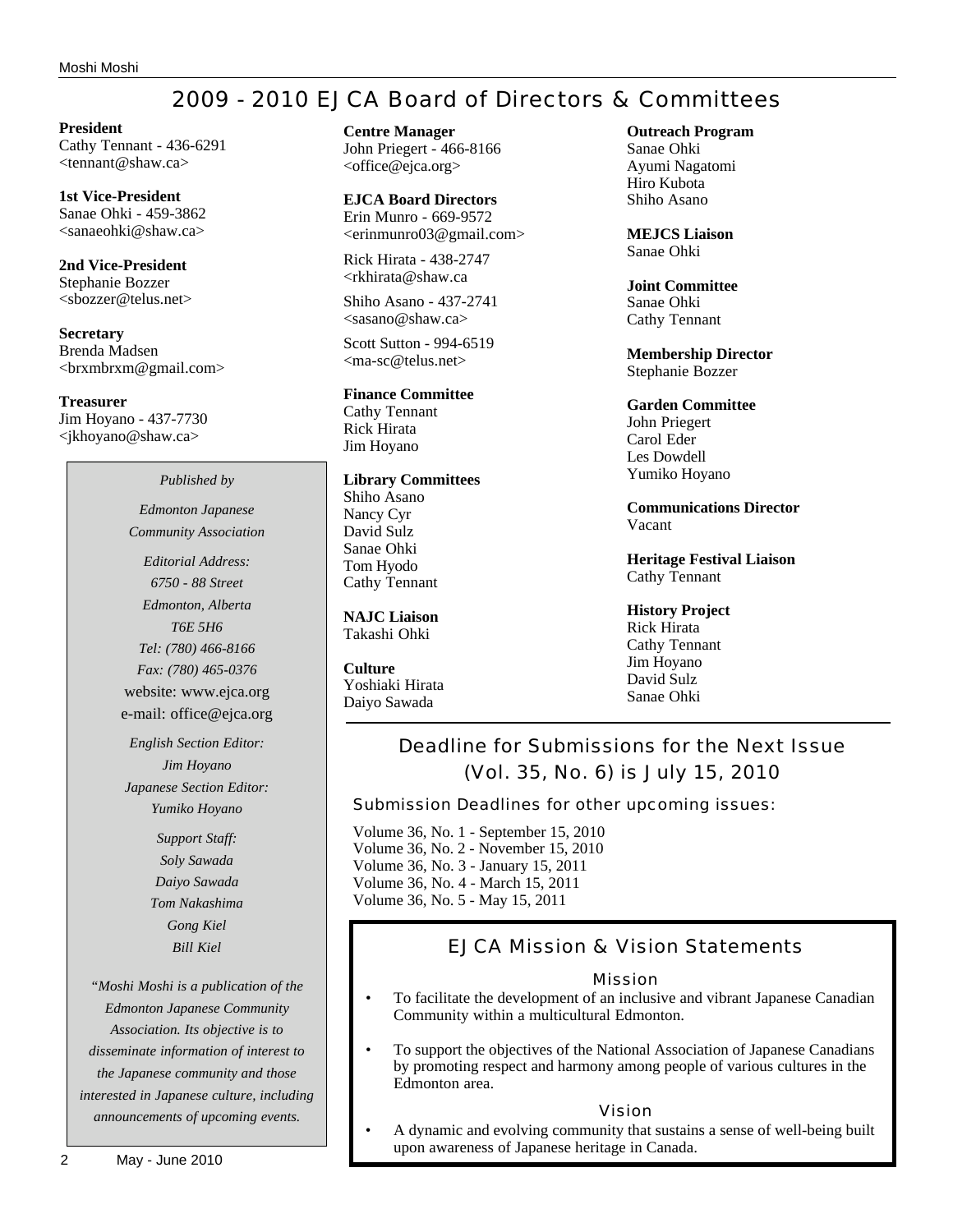# President's Corner

# Cathy Tennant



I started to write this month's report by saying how wonderful it was that the warm weather had finally arrived! But then it started raining … well, even if we aren't enjoying it, our lawns and gardens certainly are.

Over the past two months, the History Preservation Project got underway. We were recently

informed that our application for a Community Pilot Project Program Grant from NAJC (National Association of Japanese Canadians) was approved. We are grateful for the \$2000 Endowment Fund Grant which will help us complete the project.

We welcome Midori Uematsu and Suzuko (Sue) Shigemitsu to the project team. Midori and Sue will be involved in interviewing and researching for the project. The will work closely with David Sulz the Project Consultant.

The newly formed Outreach Project Program has received a number of requests for instructors and demonstrators indicating a growing interest in Japanese culture and art forms. Fortunately, there have been a good number of members interested in providing the services being requested by schools, the University and individuals (origami demonstrations/lessons, kimono dressing, Japanese tutoring etc.). If you are interested in obtaining more information, please contact Sanae Ohki (sanaeohki@shaw.ca).

### **Changes**

Shiho Asano will be moving to Japan for six months. We wish Shiho and her family a wonderful experience during this sabbatical and will welcome her back to the Board in January 2011!

# Growing Demand for Japan Today Program!

### **Shiho Asano**

The Japan Today offers a rich learning experience about Japanese culture to grade 8 students in Edmonton and surrounding areas. We had 1400 students visited EJCA this year. The program includes introduction to Japanese language, Japanese socials, history, toys, foods, kimono, Karate, and origami. We added prettier kimonos this year. Many students enjoyed wearing kimono and taking pictures. As the number of sessions increased from 25 last year to 34 this year, we are expecting to offer more sessions next year. The program requires minimum of 5 volunteers per session.

# **Past Events and Activities**

# Kodomo no Hi

This was the first year of the Children's Day celebrations at the Devonian Botanic Garden. Members of EJCA took part in teaching origami and by providing the traditional Koi Nobori and children's day dolls for decorations.

#### Matsu no Kai Lunch and Bake Sale

The new format this year was a big success. Lunches and baking all sold out well before closing with some disappointed visitors missing out on the "oishii" goodies. There are more details in a separate article in this issue.

#### **Coming Events**

Devonian Japanese Garden Spring Festival - Sunday June 6th noon to 4:00 p.m.

Come out to enjoy a day of displays, performances and children's game. Experience a little bit of Japanese culture. Many familiar groups such as the Keifukai Japanese Brush Calligraphy Club, Kita no Taiko, Awa Odori and Gojukai Karate will be participating.

### Heritage Festival

It's almost time for the Edmonton Heritage Festival! This year marks the 35th anniversary of the festival and EJCA has been part of this popular annual event for almost all of those 35 years!

Please come out to help in your favorite way … **Yakitori Skewering Day (Saturday July 24th)**, volunteering at the pavilion, preparing origami craft items for display/sale, pricing items etc. This year we will be preparing some food at the Centre so there will be opportunities for those who want to help but find it difficult to work on the grounds.

**The first Origami Workshops will be held Thursday June 17th. Join us at the Centre either from 1-4 p.m. or from 7- 9 p.m. Everyone welcome … no experience is necessary.**

Enjoy the summer … I think it will be back in early June!

# Presenters, Assistants and Director Needed

Japan Today is seeking volunteers for teaching Japanese language and introducing Japanese Culture. You will be working with a small group of presenters to develop and provide 40 minutes of interactive lecture introducing basic Japanese language or Japanese culture. The program is held at EJCA and runs from November to June, usually from 12:30 to 2:30 on Mondays and Tuesdays. This position provides you with the chance to develop your presentation and teaching skills.

It involves a generous honorarium, freedom for personal creativity and an opportunity for greater responsibility. If you are interested in joining us, please contact Shiho Asano at (780) 437-2741 or Sanae Ohki at (780) 459-3862 Email: jpntoday@shaw.ca, by the end of June.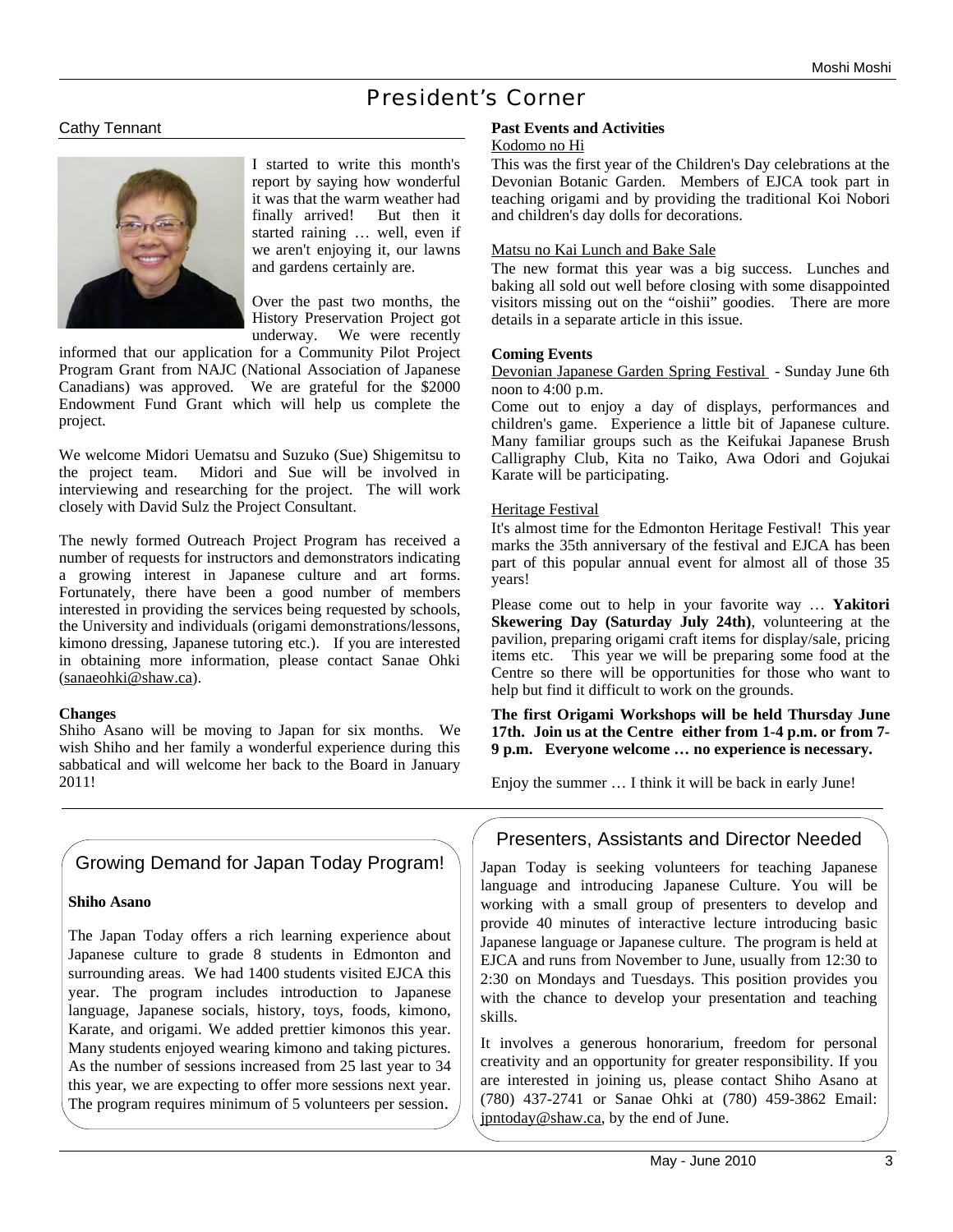# Matsu no Kai's Spring Lunch and Bake Sale 2010

Saturday, May 15, was a beautiful summery day, perfect for the Matsu no Kai's Spring Lunch and Bake Sale. The organizing committee had been working on their plans for several weeks and decided this year to concentrate on food items sales. This event was a fund raiser to support the annual activities for members of the seniors club (55+ age group) of the EJCA.

A group of experienced cooks met the day before to begin preparing some of the food and continued their work Saturday morning. Rice was cooked, sushi was made, bento boxes prepared and other last minute preparation was done. Other volunteers set up tables in the main hall, priced bake sale items & arranged food on the serving tables. At 11:00, the volunteers were treated to lunch and some quiet time.

When the doors opened at 11:30, visitors were able to choose from 6 different food stations serving: sushi, curry chicken with rice, oden, oyako donburi, yakisoba and oshiruko. Most people seemed to enjoy this new service format, although one complaint was that there were too many choices! After buying their meals (at modest \$8 or less), people were able to sit at the central tables to eat and drink tea while visiting with family and friends. Everyone seemed to be enjoying their meals and having a good time. By 12:15, most of the food had been sold out which disappointed many latecomers. However, they were still able to purchase baked goods, kazunoko kobu and handmade bookmarks.

By 1:30 everything had been cleaned up and put away. A

running head count was kept and showed a total of 125 people came through the doors. Since the Library was holding an open house at the same time, visitors to both events were able to satisfy their hunger pangs and also nourish their minds.

Thank you to the lunch planning committee and the many volunteers who donated their time, cooking skills, food and baked goods. Without your help, the lunch and bake sale would not have been such a success. We hope to see you again next year.



# NAJC President's Report

## Terumi Kuwada

The National Executive Board (NEB) of the NAJC met in Toronto on March 27-28, for its regular quarterly meeting. We wish to thank the individual members as well as the Toronto NAJC chapter for their presentations at our meeting. It is through these exchanges that we learn more about the activities in the Japanese Canadian communities across Canada. It is our hope that through the website, we will enable more regular communication amongst the membership and create greater awareness of our mutual interests and concerns. We were also most appreciative of the Toronto JCCC for touring us around their beautiful facility. Thanks to all.

On April 8, 2010, I attended at the office of the Truth and Reconciliation Commission that had a ribbon cutting ceremony to officially open the head office in Winnipeg. Many people ( Residential School survivors, Aboriginal leaders, Church officials, politicians, etc.) attended this most important event that celebrates the official beginnings of the truth and reconciliation hearings. The first hearing will take place in Winnipeg on June 15-19, 2010. According to one of the staff, the hearings will begin each day with a drumming-performed by the four races of the world. The NAJC is committed to supporting the TRC in its mandate to increase greater understanding between the Aboriginal peoples and the peoples of Canada through the story-telling of the survivors of the

Residential School system.

Recently, I attended at a performance of the Shen Yun Performing Arts Group. Their mission is to "reclaim and renew the divinely-inspired cultural heritage of humanity". Many of the performers and organizers of this group are part of the Falon Gong religion, whose followers in China have been subject to persecution and oppression. Their performances reflect the suffering and injustices that many of their faith have endured. They are a courageous group, who through their performances, are trying to educate others about people who suffer because of their religious beliefs. A book, written by David Kilgour and David Matas, "Bloody Harvest - The Killing of Falon Gong for their Organs", documents the treatment of the followers of Falon Gong in China. David Matas is a well known human rights lawyer in Winnipeg. David Kilgour is a former MP and an author of other publications.

The NAJC Endowment Fund Committee will be meeting in Winnipeg in June, to review the many applications that have been submitted by groups, individuals and organizations. It is always a great opportunity for the Committee to reflect and to embrace the many talents and creativity that exist in our communities.

Please contact us at www.najc.ca for comments, opinions, suggestions, etc. We welcome all your ideas.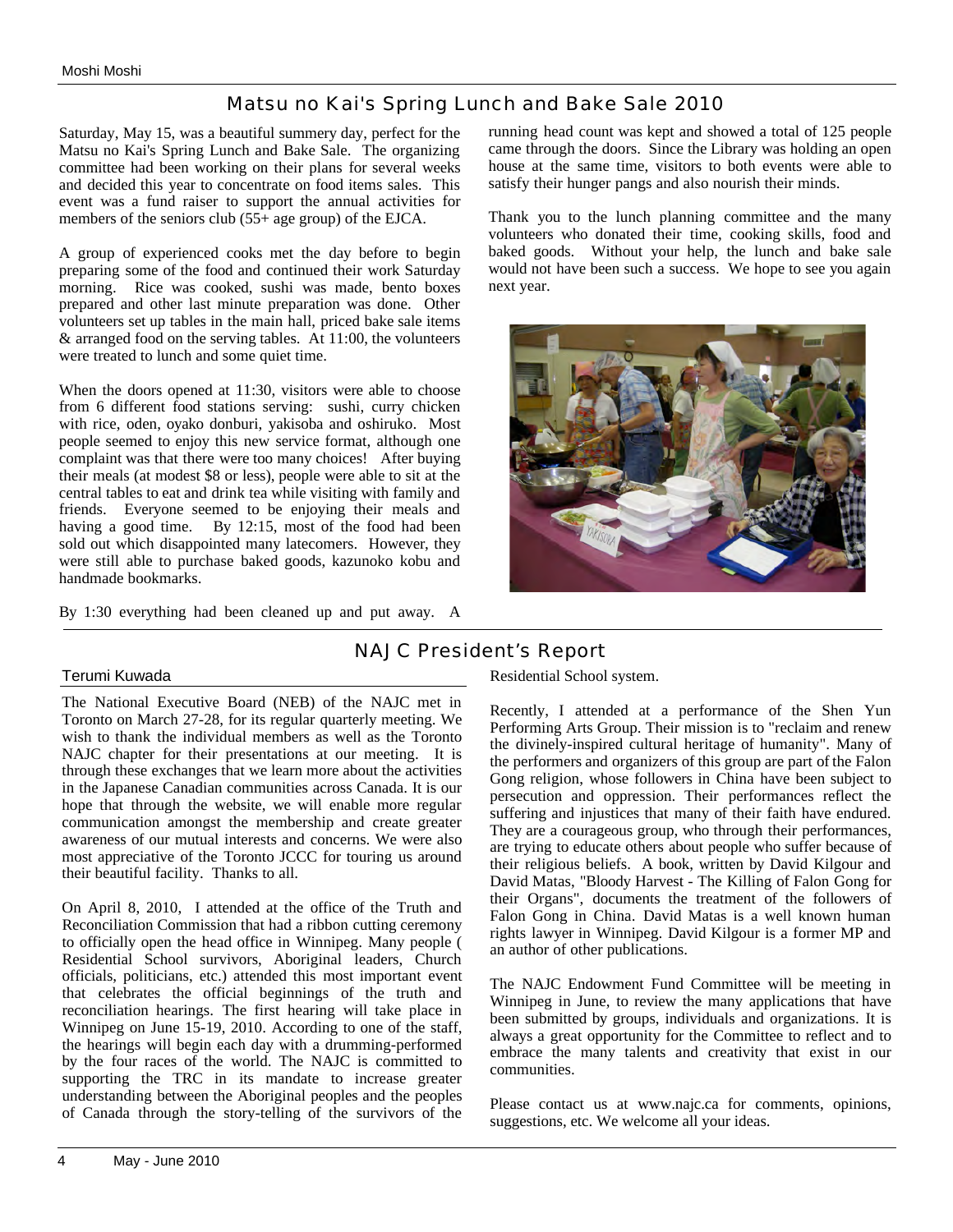# Kurimoto Japanese Garden - 20 Year Anniversary

### By Len Chambers

Officially, the Kurimoto Japanese Garden opened on September 7, 1990 in a ceremony attended by many Japanese and Canadian dignitaries. It was named for the late Dr. Yuichi Kurimoto, the first Japanese national to graduate from the University of Alberta (BA 1930).

In her remarks to the assembled at the opening ceremony, Shizu Kurimoto, wife of Dr. Yuichi Kurimoto, said "Yuichi would have been very honoured to know that this garden is named after him. This beautiful, spacious Japanese garden will attract many visitors, not only people like myself who so enjoy quiet reflection and tranquility, but world wide visitors and families enjoying a Sunday afternoon outing. And last, but not least, the children and students who would learn so much about Japan from a short stop in this haven of peace."

And indeed, in the 20 years since its opening, the Kurimoto Japanese Garden has attracted and delighted many visitors to the Devonian Botanic Garden.

The Kurimoto Japanese Garden (KJG) is one of a handful of Japanese gardens established at northern latitudes. As an authentic Japanese Garden, the KJG was designed to harmonize as much as possible with the natural landform of the site. Its aim is to provide visitors with a gentle, bright and calm atmosphere, in a miniaturized interpretation of a landscape in nature. The landscape represents a mountain, waterfall and rivers (streams) with water that ripples over rocks before entering the sea (pond). The

There are three basic design concepts that underlie the Kurimoto Japanese Garden.

#### **Sunny and open**

The KJG utilizes a sunny and open design that derives from the climatic conditions of Alberta. This was developed in the plan as a series of grassy knolls (tsukiyama) in a sunny, open, bowlshaped site, which melt into the pond at the bottom.

#### **Natural scenery**

The KJG is true to the natural site and its context. The highest points are the main entrance gate and the nearby waterfall. The stream from the waterfall divides, flowing steeply to the southwest and a more gradually to the southeast. Each stream has traditional rock arrangements. The streams flow into a small pond and under a wooden bridge (hashi) into a large pond bordered at one end by a bed of iris and at the other by the requisite shore (ariso). The shore has broken pieces of sandstone, collected from a rockfall in the foothills of the Rocky Mountains. Large lichenized rocks from the same rockfall are arranged throughout the garden in varied compositions with trees, shrubs and perennials.

### **Stroll-style**

The KJG is a garden with diversity of scenery for enjoyment during a stroll around the walkways. Diversity is enhanced by the use of man-made artifacts. Different types and sizes of stone lanterns (toro) are located at key sites. A thirteen story stone pagoda (taho toh) is a focal point. A large and small wooden shelter (asumaya) and matching wooden bell tower are situated where visitors can enjoy panoramic views of the entire garden

and appreciate the artful arrangements of rock, blossoms and foliage as appearances change with perspective, time of day, or season.

With the 20th anniversary of the Kurimoto Japanese Garden, events are planned throughout the summer. Extensive infrastructure has been upgraded and new plantings are being introduced. With each passing season the Kurimoto Japanese Garden matures and offers memories to those who visit.

#### Happy Anniversary KJG!

#### **KJG is the place to be in 2010!**

Be sure to visit the KJG this summer and take part in the festivities as the DBG celebrates the 20th anniversary of this very special garden.

The fun started on the Garden's opening Sunday (May 2), when families were invited to the KJG to make a carp streamer and other crafts to take home and display for Japanese Children's Day.

The Japanese Spring Festival on June 6 is a wonderful celebration of the season and of Japanese culture, with music, dance, art, calligraphy, martial arts demonstrations, food and children's activities, and the fabulous Taiko Drummers. To mark the 20th anniversary of the KJG, Japanese Consul-General Minemura will be in attendance at the festival to take part in a special tree-planting ceremony.

Traditional Japanese Tea ceremonies will be offered by the Matsukaze Tea Group on the first Sundays of May, June, July and August. If you have never taken part in a Japanese tea offering, this is an opportunity to learn about this special tradition in the beautiful Ozawa Pavilion. Tickets are sold on a first-come, first-serve basis and go quickly. Check the website **www.devonian.ualberta.ca** for sitting times and be sure to arrive early in the day to get your tickets.

This year, on the same dates as the Japanese Tea Ceremonies, guided walking tours of the KJG will be offered several times throughout the day. This fascinating tour will enrich and deepen your understanding of the history, design and intent of the KJG.

*Len Chambers is the horticulturalist in charge of the Kurimoto Japanese Garden at the DBG.*

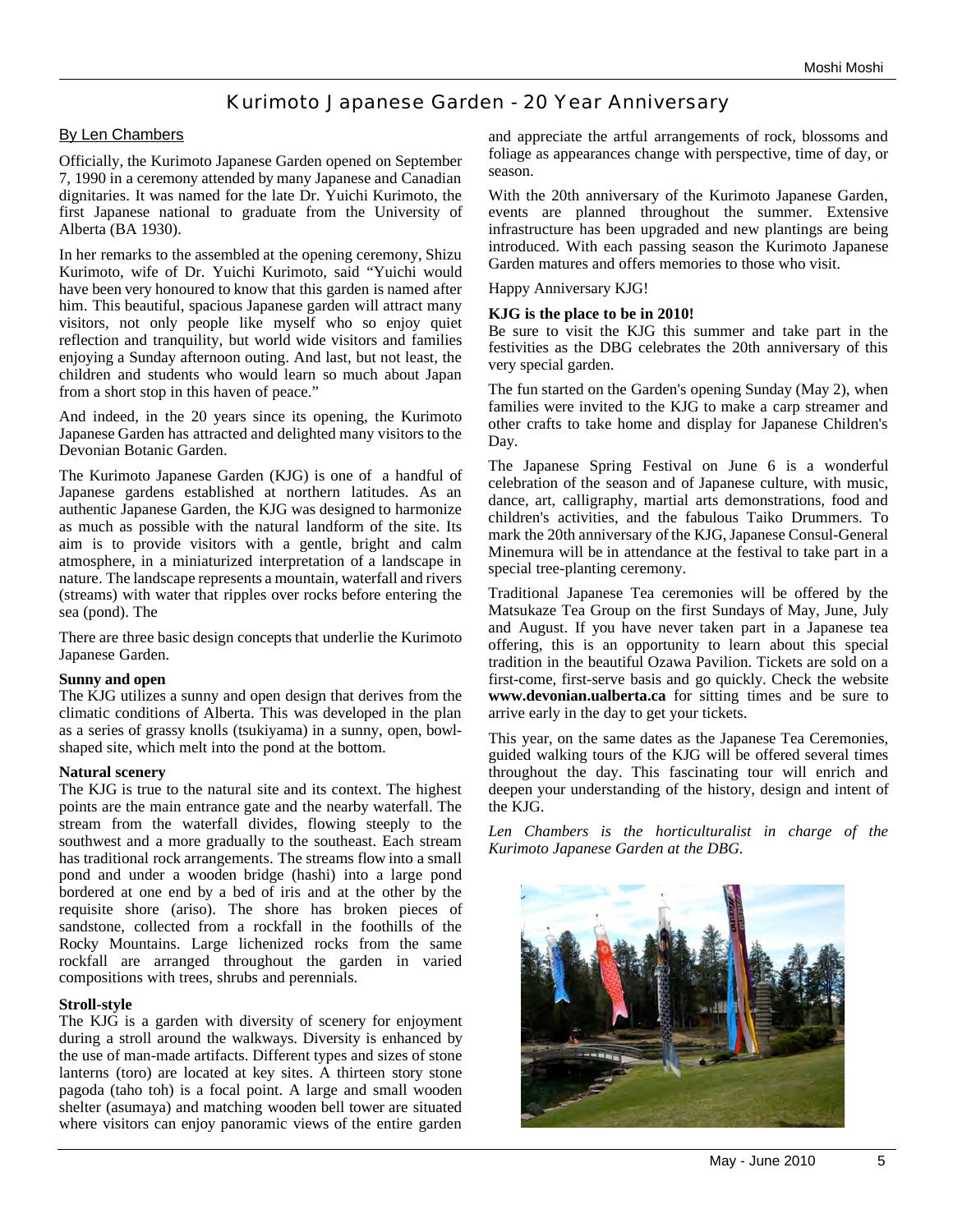# Matsu no Kai News

Peter C. Wong



The Matsu no Kai group has been very busy the last few months with monthly outings (usually 12 to 20 people going) and regular meetings (attended by 25-35 members).

In March, members had lunch at the Zen Shabu Shabu Japanese Restaurant before going on to the

Muttart Conservatory. Unfortunately the show pavilion was closed but we enjoyed the plants in the other 3 pavilions, especially the lovely orchids. April's outing was to the new Edmonton Art Gallery preceded by lunch at the Mikado Restaurant. Our group liked the new building but had mixed reviews of the artistic displays. Most people, however, found the Karsh portrait collection very interesting. There was no outing for May as the members were busy preparing for the Spring Lunch and Bake Sale. For future outings, interest has been expressed in a boat trip on Sylvan Lake, the Devonian Gardens & Rosebud Theatre.

Of course regular meetings are still held on the 4th Wednesday

of each month, beginning at 11:00 AM. The business meeting is followed by a delicious bento lunch and various activities. At the April meeting, a speaker from the Wise Owls Organization gave a presentation on fraudulent schemes, especially targeted at seniors. Most of the schemes were known to the group but it never hurts to review them. A new club activity to encourage members to maintain a healthy lifestyle is "a journey across Canada". Each group of 4-5 people earns mileage by doing such things as: exercising, drinking water, eating breakfast and having a good laugh each day. Groups compete with each other to reach certain cities first and prizes will be awarded to winning teams. In keeping with the theme of staying healthy, our speaker at May's meeting will be Aki Kawai whose topic will be physical fitness and exercise.

A belated Happy Birthday to Tom Sando who turned 88 in March of this year. Tom spoke about an old Japanese saying that reaching 88 years of age is completing a God-given life cycle, after that, every day, every month, every year is a bonus.

We welcome you to join us at our monthly meetings held on the 4th Wednesday of each month (except for December) for 11:00 AM. at the EJCA Centre. Members are 55 years or older but guests can be any age. For more information, please contact the Club President, Peter C. Wong (780-487-7099).

# Committee Highlights

#### **Finance Committee**

Ryo Komatsu who joined the Finance Committee last year moved to Vancouver in March to pursue career opportunities. We thank Ryo for his contribution while he was with us, not only on the committee but also as a volunteer at many of our events.

The Board is pleased to let you know that Grant Shikaze agreed to join the Finance Committee. As a Chartered Accountant with many years experience, Grant will lend professional insight and expertise to the committee.

### **Joint ACL/EJCA Committee**

The roof will be inspected and replaced as necessary.

Geo-thermal Heating as an alternate source of energy is being considered. An *energy audit* is being arranged as a starting point to determine the feasibility of moving to geo-thermal heating.

Cracks in floor are being evaluated by having an engineering assessment of the hall, washrooms and basement arranged, to determine whether immediate attention is required.

Casino Volunteer Appreciation BBQ - This year, EJCA and ACL will hold a joint appreciation event on July 17th for the volunteers who worked at the Casino. A number of the same individuals help both organizations during their respective casinos. The money raised through our respective casinos provides the majority of the funds required for the continuing

operation of the Centre. Information will be sent out to this year's Casino volunteers in June.

### **Garden Committee**

The Committee is now in full swing after the winter hiatus. Finishing coatings will be applied to the shelter and fence this summer and a lantern will be added.

Carol Eder who regularly weeds the garden for us will be away for June and part of July so we encourage anyone who is interested in helping with the weeding once in a while to contact John Priegert, Chair, Garden Committee (780-466-8166 or office@ejca.org ).

### **Library Committee**

An Open House was held on the same day as the Matsu no Kai Lunch and Bake Sale. We had many first time visitors to the Gordon Hirabayashi Library and a number of good suggestions were made to improve service. We all enjoyed the daifuku that was made especially for the Open House. The recent acquisition of English-subtitled, Japanese language DVD's is proving so popular that we will be buying more movies over the next two months.

### **Nominating Committee**

We need a small committee of 3 people from June until September to seek out individuals who are interested in joining the EJCA Board for a 2-year term.

*A separate article will tell you how you can help.*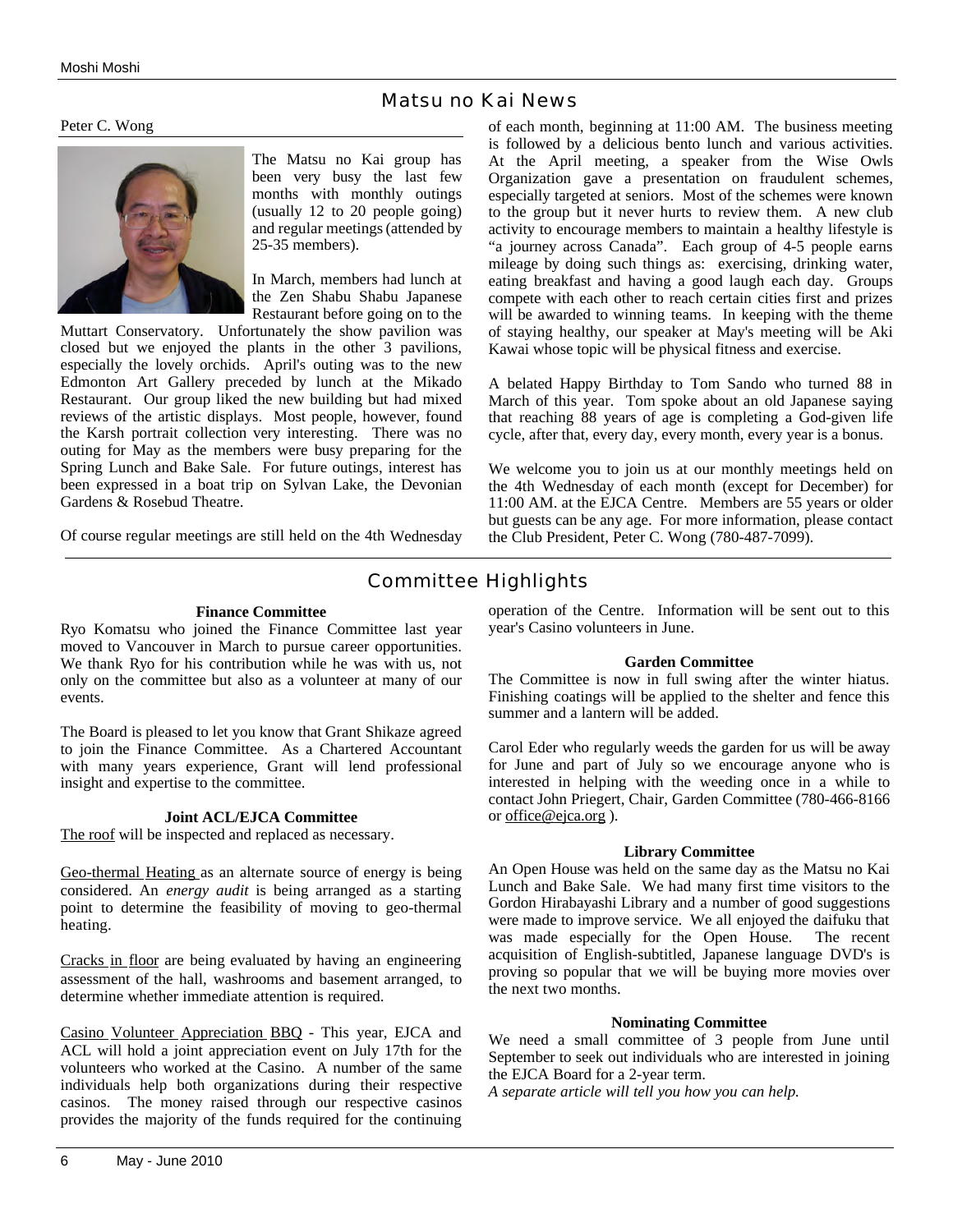# **VOLUNTEER AND DONOR APPRECIATION**

EJCA's activities have been successfully carried out with the help of many volunteers and a variety of donations. The EJCA Board members think it is very important to recognize volunteers and donors in a consistent manner. So this year, volunteers and donors for each activity will be reported in the Moshi Moshi as an independent article.

If your name is missing from the list, please inform Cathy Tennant so it can be noted in the next Moshi Moshi. Please help us to maintain an accurate list.

| Film Festival held on April 10, 2010            |                                                                                                                |                                                                                                                      |                                                            |                                                                 |  |
|-------------------------------------------------|----------------------------------------------------------------------------------------------------------------|----------------------------------------------------------------------------------------------------------------------|------------------------------------------------------------|-----------------------------------------------------------------|--|
| Coordinator;                                    | Shiho Asano                                                                                                    |                                                                                                                      |                                                            |                                                                 |  |
| <b>Volunteers:</b>                              | Jim Hoyano                                                                                                     | John Priegert                                                                                                        | Rick Hirata                                                | Sanae Ohki                                                      |  |
|                                                 | Kodomono Hi at Kurimoto Garden, held on May 2, 2010                                                            |                                                                                                                      |                                                            |                                                                 |  |
| Coordinator:                                    | Sanae Ohki                                                                                                     |                                                                                                                      |                                                            |                                                                 |  |
| <b>Volunteers:</b>                              | Hiro Kubota                                                                                                    | Yukiko Nagakura                                                                                                      | Rie Sadate                                                 | Takashi Ohki                                                    |  |
|                                                 | <u>Matsu no Kai Lunch &amp; Bake Sale held on May 15, 2010</u>                                                 |                                                                                                                      |                                                            |                                                                 |  |
| Coordinators:                                   | Masako Hubbihoca                                                                                               | Toshiko Yamamoto                                                                                                     | Yumiko Hoyano                                              |                                                                 |  |
| <b>Volunteers:</b>                              |                                                                                                                |                                                                                                                      |                                                            |                                                                 |  |
| Naomi Leroy                                     | Yoshie Kaneda                                                                                                  | Sam Kaneda                                                                                                           | Kieko Ito                                                  | Mineko Sasano                                                   |  |
| Yuko Nakano<br><b>Bob Motokado</b>              | <b>Cathy Tennant</b><br>Heidi Matsune                                                                          | Kyoko Waida<br>Chizuko Kimura                                                                                        | Jackie Sugiura<br>Masa Yoneda                              | Yoshiko Motokado<br>Louise Wong                                 |  |
| Peter Wong                                      | Tom Sando                                                                                                      | Hiroshi Yokota                                                                                                       | Tami Tsujikawa                                             | Ruby Tsuruda                                                    |  |
| Joyce Kiyooka                                   | Toshi Yokota                                                                                                   | Harry Sameshima                                                                                                      | Jim Hoyano                                                 | Flo Ingham                                                      |  |
| Noriko Fujino                                   | Grace Fujino                                                                                                   | Midori Tanaka                                                                                                        | Liz Machida                                                | John Priegert                                                   |  |
| Toshiyo Iwashina                                | Kimi Tainaka                                                                                                   |                                                                                                                      |                                                            |                                                                 |  |
| <b>Library Open House, held on May 15, 2010</b> |                                                                                                                |                                                                                                                      |                                                            |                                                                 |  |
| <b>Coordinators:</b>                            | <b>Library Committee</b>                                                                                       |                                                                                                                      |                                                            |                                                                 |  |
| <b>Volunteers:</b>                              |                                                                                                                |                                                                                                                      |                                                            |                                                                 |  |
| Tom Hyodo                                       | Brenda Madsen                                                                                                  | Nancy Cyr                                                                                                            | Liz Machida                                                | Cathy Tennant                                                   |  |
|                                                 | Flo Ingham<br>Yoshiko Motokado<br>Yumiko Hoyano<br>Ticki Miyashita<br>Library Open House Daifuku: Shigeyo Aita | Cathy Tennant because your assistance was appreciated.<br>Liz Machida<br>Shigeyo Aita<br>Tami Tsujikawa<br>Gong Kiel | Heidi Matsune<br>Ruby Tsuruda<br>Eliza Wong<br>Soly Sawada | Joyce Kiyooka<br>Midori Tanaka<br>Doris Sasaki<br>Cathy Tennant |  |
|                                                 |                                                                                                                |                                                                                                                      |                                                            |                                                                 |  |
|                                                 |                                                                                                                | Calendar of Upcoming Events                                                                                          |                                                            |                                                                 |  |
| May 26, 2010                                    |                                                                                                                | Matsu no Kai Meeting and Lunch, at the Centre beginning at 11:00 am                                                  |                                                            |                                                                 |  |
| June 6, 2010                                    | Kurimoto Japanese Garden Spring Festival                                                                       |                                                                                                                      |                                                            |                                                                 |  |
| June 8, 2010                                    | EJCA Board Meeting, at the Centre beginning at 7:00 pm                                                         |                                                                                                                      |                                                            |                                                                 |  |
| June 17, 2010                                   | Origami Workshop, at the Centre 1-4 pm and 7-9 pm                                                              |                                                                                                                      |                                                            |                                                                 |  |
| June 23, 2010                                   | Matsu no Kai Meeting and Lunch, at the Centre beginning at 11:00 am                                            |                                                                                                                      |                                                            |                                                                 |  |
| July 21, 2010                                   | Matsu no Kai Meeting and Lunch, at the Centre beginning at 11:00 am                                            |                                                                                                                      |                                                            |                                                                 |  |
|                                                 |                                                                                                                | Chiken skewering for Heritage Festival, at the Centre beginning at 9:00 am                                           |                                                            |                                                                 |  |
| July 24, 2010                                   |                                                                                                                |                                                                                                                      |                                                            |                                                                 |  |
|                                                 | Heritage Festival at Hawrelak Park                                                                             |                                                                                                                      |                                                            |                                                                 |  |
| July 31 - /aug 2, 2010<br>August 25, 2010       |                                                                                                                | Matsu no Kai Meeting and Lunch, at the Centre beginning at 11:00 am                                                  |                                                            |                                                                 |  |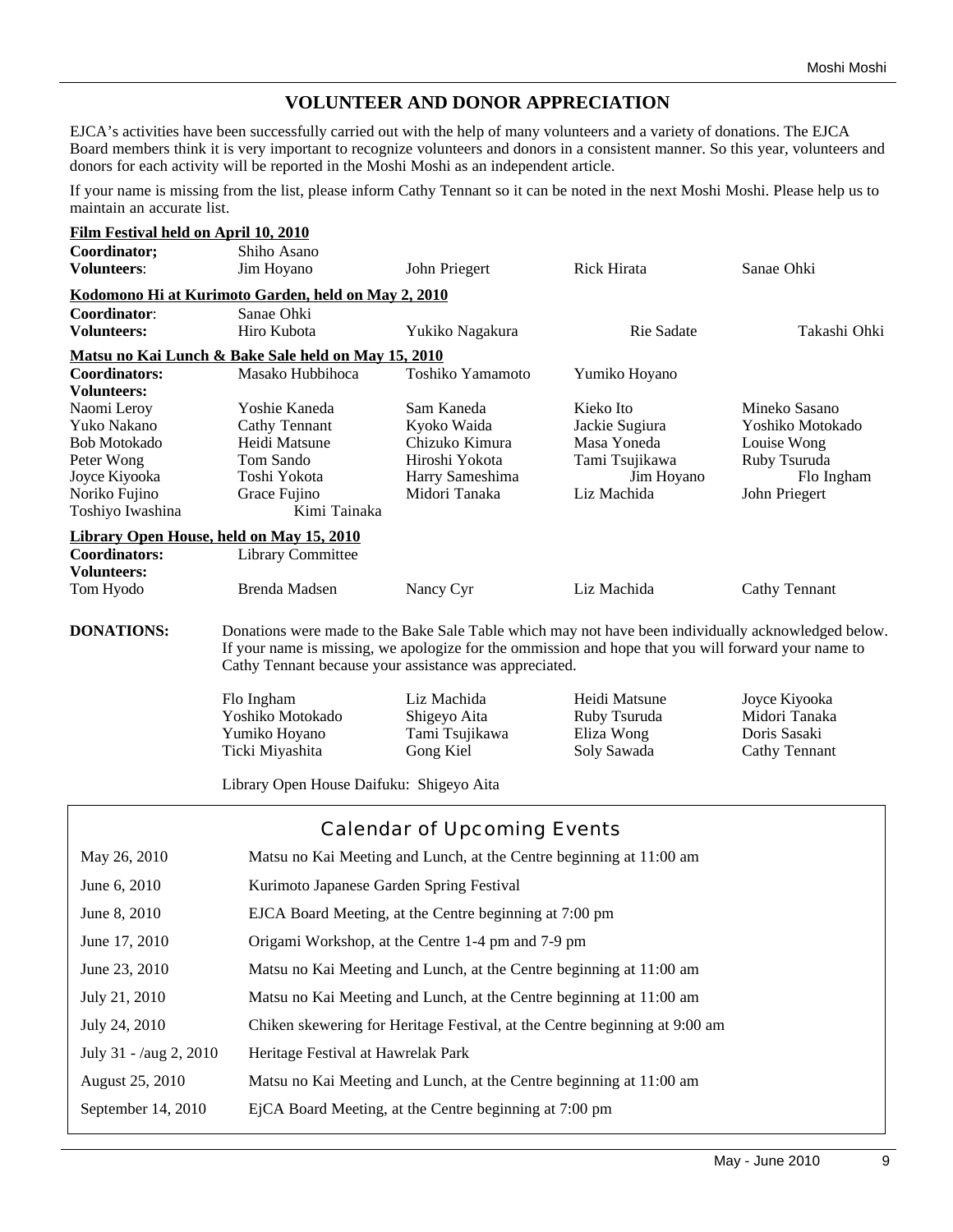# Directory of EJCA & Affiliated Clubs & Organizations

#### **Sabaki Go Club**

Purpose: To learn and enjoy playing Go for all ages Meetings: Tuesday evenings from 7:00 pm Contact: Chuck Elliot at 452-1874, <Chuckbrenda@shaw.ca> Website: <www.sabaki.org>

#### **The Edmonton Gojukai Karate Club**

Tuesdays and Thursdays (except holidays) Children, 7-12 years of age: 6:00-7:00 PM Youths, 13-17 years of age: 7:00-8:15 PM Contact: John Priegert - 436-1825, <priegert@telus.net>

#### **Edmonton Kendo & Naginata Club**

Meetings: 2nd & 4th Fridays at 7:00 pm website: www.eknc.org Contact: info@eknc.org

#### **Kita No Taiko**

Japanese Drumming Group Practices: Monday and Wednesday from 7 pm Contact: 431-0300 or <info@kitanotaiko.ca> Website: <www.kitanotaiko.ca>

#### **Keifukai of Edmonton**

Japanese Brush Calligraphy Contact: Kazuko Hirata - 780 438-2747

#### **Chigiri-e Art**

Torn paper art work creation Contact: Keiko Frueh - 780 436-5843

#### **Wakaba Kai**

August 10, 2010.

6291 or tennant@shaw.ca).

Traditional Japanese Dance Contact: Keiko Frueh - 780 436-5843 **Metro Edmonton Japanese Community School**

Japanese language instruction Contact: <sakaguchisensei@hotmail.com> Website: <www.ualberta.ca/~tkin/MEJCS-index.htm>

#### **Edmonton Nihongo Kids Club**

(Japanese communication club for kids) Tuesdays from 10:00 am Contact: Mizuho - 780 472-1580

#### **Women's Gojukai Karate Club**

Contact: Dana Nawata at dnawata@shaw.ca

#### **Awa Odori**

Japanese Folk Dance Practices: 2nd Sunday of each month, 10:00 am - 12:00 noon Contact: Emiko Kinoshita at 780-451-6196

#### **Chorus Club**

Practices: 1st and 3rd Fridays from 6:30 to 8:30 pm Contact: Emiko Kinoshita at 780 451-6196

#### **Bonsai Club**

Meetings: 3rd Wednesday of each month, 7:30-9:30 pm Contact: Les Dowdell at <hokkoku@telusplanet.net>

#### **Karaoke Club**

Practice: 1st & 3rd Fridays at 8:30-11:00 pm Contact: Takashi Ohki at 780 459-3862

# **Nominating Committee**

their absence and serves as ex officio on designed committees.

### **Secretary:**

Keeps accurate minutes of the Association and Board. Maintains records of the members of the society and their addresses, sends all notices of various meetings, as required.

### **Treasurer:**

Receives all monies paid to the Association and is responsible for the deposit of same at the designated financial institution. He/she properly accounts for the funds of the Association and keeps such books and records as may be directed, and prepares financial statements as required.

### **Directors:**

Conducts the business affairs of the Association and serves on committees as designated.

> "ERIN'S CHALLENGE: I CAN SPEAK JAPANESE" Japanese Language Lessons

The Japan Foundation has a wonderful free website offering Japanese language study and cultural understanding. If you are interested, please go to the following Japan Foundation website:

https://www.erin.ne.jp/jp/

### **President:**

its own members.

Exercises general supervision over the affairs and activities of the Association. He/she, when present, presides at all meetings of the Association and Board, and is ex officio member of all committees.

In September 2010, we will be electing the Board for 2010- 2011. We need to form a nominating committee that includes one to two EJCA members who are not on the current Board. We need to have a slate of nominees by mid-August, so this is a short-term committee that will convene from June until

A brief description of the Board duties follows. If you are willing to serve on this committee or to be considered for nomination to the Board, please contact Cathy Tennant (436-

The Board is responsible for conducting the business affairs of the Association and consists of not less than five and not more than 13 persons. The term is two years and the officers (President, First Vice-President, Second Vice-President, Secretary and Treasurer) are chosen by the Board from among

### **First Vice-President:**

Assumes the duties of the President in his/her absence, and serves as ex officio on designated committees.

### **Second Vice-President:**

Assumes the duties of President and First Vice-President in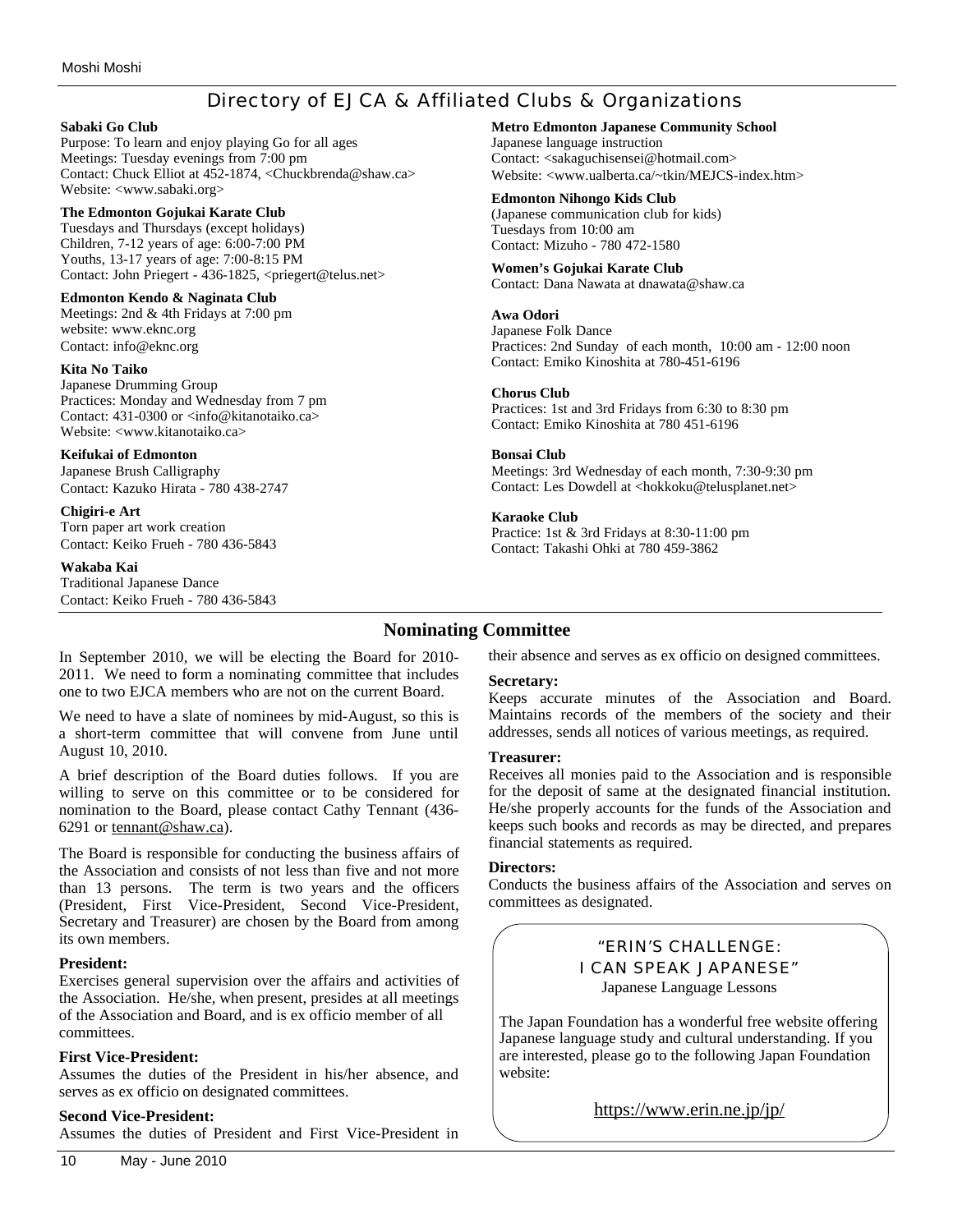# 『]快適』『清潔』をお求めのあなたへ

*Enjoy the comfort of the latest hi-tech bidet*

*Unlike a traditional bidet, you sit on a heated seat while using the multi-functions of the Personal Hygiene System.* 



**For information or purchase, please contact ASA (Aita Sales Agent) Phone (780) 922-4313 Fax (780) 922-4593 e-mail: msaita@oanet.com**



15TH FLOOR FIRST EDMONTON PLACE

YOKO AZUMAYA BARRISTER & SOLICITOR

10665 JASPER AVE. EDMONTON, AB T5J 3S9 TEL 780.423.8905 FAX 780.423.8946

日本人弁護士がいます。 約30分の無料相談に応じます。

DIRECT 780.412.2707

yazumaya@ackroydlaw.com www.ackroydlaw.com



10125-121 Street Edmonton, Alberta **T5N 3W9** 

Phone: 780-488-9757

# SHIG'S FLOWERS

945 Ordze Road (just off Wye Road) Sherwood Park, Alberta

Telephone: (780 )464-5465 Fax: (780) 449-4597 E-mail: mshig@shaw.ca

# TONY the TAILOR

# ALTERATION SPECIALIST **JUNKO DARASENG**

Specializing in LEATHER, FUR & SHEEPSKIN All types of mens & ladies clothes, coats & jackets Dry Cleaning Available

10172 - 104 Street Edmonton, Alberta T5J 1A7 **Telephone 426-4654**

寿司わさび

*Sushi WASABI*

**5714 - 111 Street Edmonton, AB**

**Business Hours** Tues-Thurs: 5 PM - 9:30 PM Fri: 5 PM - 10 PM Sat: 5 PM - 10 PM Sundays & Holidays: 5 PM - 9 PM CLOSED Mondays

> **Phone: 433-0533 Fax: 413-4138**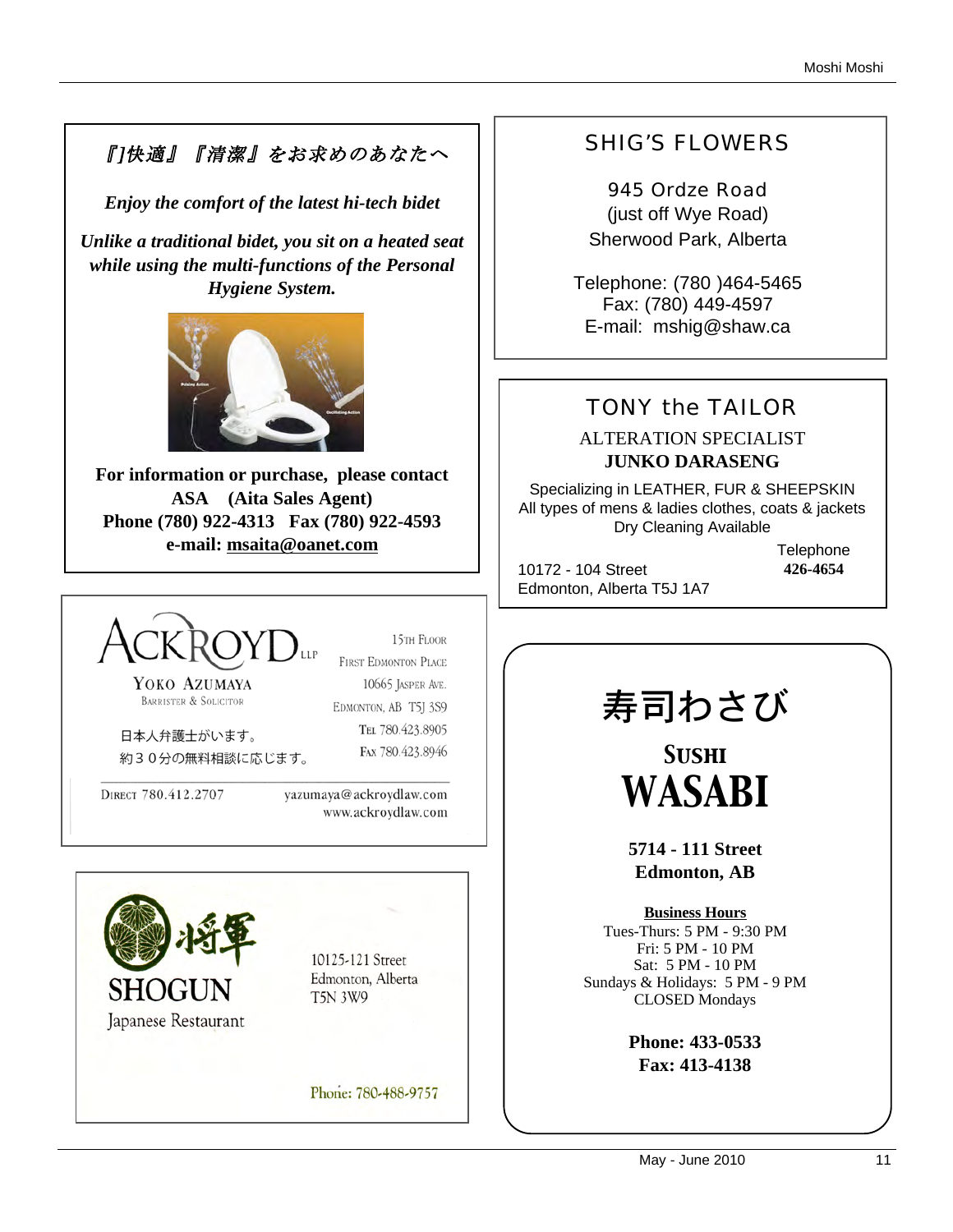Moshi Moshi

# 松の会ニュース

ピーター・ウォング

松の会はここ2、3ヶ月遠出(12から20名出席)とか定例会(25から35名出席)で忙しく過ごしました。

3月の遠出はムタット植物園でしたがそこへ行く前に「禅しゃぶしゃぶ」日本食レストランでみんなで昼食をしました。三つの パビリオンで植物を鑑賞し、特に蘭が素晴らしかったです。ですが特別展示をしているパビリオンは閉まっていて残念でした。

4月の遠出は新しいアルバータ・アート・ギャラリーで、そこへ行く前に「「ミカド」でランチ。私たちのグループは新築の建 物は気に入りましたが展示物についての意見はばらばらでした。ですが大方の人はKarsh・ポートレート展はとても面白いと思 いました。会員は「春のランチとベーク・セール」の準備で忙しかったために5月には遠出はありませんでした。将来の遠出の 目的地としてSylvan Lake, デボニアン植物園、ローズバッド劇場などがあがっています。

もちろん、定例会は毎月第4水曜日、午前11時から行なっています。ミーティングの後は寿司弁当ランチ、各種の活動と続きま す。4月のミーティングではWise Owls Organizationからの人がシニアを対象にした詐欺をどう防ぐかについてのお話とスライド ありました。示された種々の「もくろみ」をほとんどシニアは知っていますが再確認することは良いことです。

新らしい活動として健康な生活スタイルを維持するために「カナダ縦断旅行」が始まりました。4人から5人のグループは種々の ことをしてポイント(距離)を得ます:例えば運動、水を飲む事、朝食を食べる事、一日に一度は声を出して笑う事。グループ はお互いに競争し、西海岸から始まって、指定された街に先に到着したグループには褒美が待っています。健康を維持すると言 うテーマにに基づいて、5月のミーティングではアキ・カワイさんがシニアのフィットネスと運動についての話をします。

遅れましたが、今年88才になったトム・サンドーさん、お誕生日おめでとう。日本の言い伝えでは88才になったら神が与えてく れた生涯を一回りしたことになり、その後の毎日、毎月、毎年はボーナスですとトムさんは言います。

皆さんを毎月第4水曜日、午前11時からEJCAセンターで行なわれる月定例会へお誘いします (12月を除いて)。会員になるにに 55才以上ですがゲストの年齢は問いません。詳細を知りたい方は会の会長、ピーター・ウォングへ連絡ください (780-487-7099).

# 2010年 松の会「春のランチとベークセール」

### ルイース・ウォング

5月15日は天気の良い美しい日で、松の会のランチとベークセールには最適の日でした。準備委員会は数週間前から計画を 練っていて今年は食べ物に集中しようと決めました。この恒例のイベントはEJCAのシニア (55才以上) が集まる会の会員の 一年間の活動のための資金作りのために行ないます。

調理に経験豊かな人たちは前日に集まって調理を始め、それは土曜日の午前中にも続きました。ご飯を炊き、お寿司を作 り、弁当を詰め、最後の準備をしました。他のボランティアー達はホールにテーブルやイスを並べ、ベークセールの品々を テーブルに並べました。11時にはすべてのボランティアー達は炊き込みご飯のランチをご馳走になり、すこしゆっくりした 時間を持ちました。

11時半に店開きをするとお客さん達は、お寿司、カレーライス、おでん、焼きそば、親子丼、お汁粉など6つの異なった料理 をそれぞれのテーブルから、好きなものを選ぶことができました。大方の人達はこの新しい方法を気に入ってくれたようで した。ですが選ぶ数が多すぎるよ、と言う言葉も聞きましたが。食べ物(8ドルか以下)のを買った後はホールの中央に置か れた円形テーブルで食べながら家族や友人たちと話をしたり親交をかわすことができました。遅く来られた方々をがっかり させてしましたが12時15分には食べ物は売り切れでしたがベーク品、数の子昆布や手作りのしおりを買う事はできました。

午後1時半には後片付けも全て終わりました。来客の数を記録していましたが大体125名が来館しました。当日図書室も開館 していたの来客は空腹を満たし、心に栄養を与えることが同時にできました。

準備委員会と大勢のボランティアーのみなさんは時間を割いて調理の腕前を提供してくださり、また食べ物やベーキングを して寄付してくださった方々に深く感謝いたします。皆様の協力なしには成功できかったイベントでした。また来年もよろ しくおねがいします。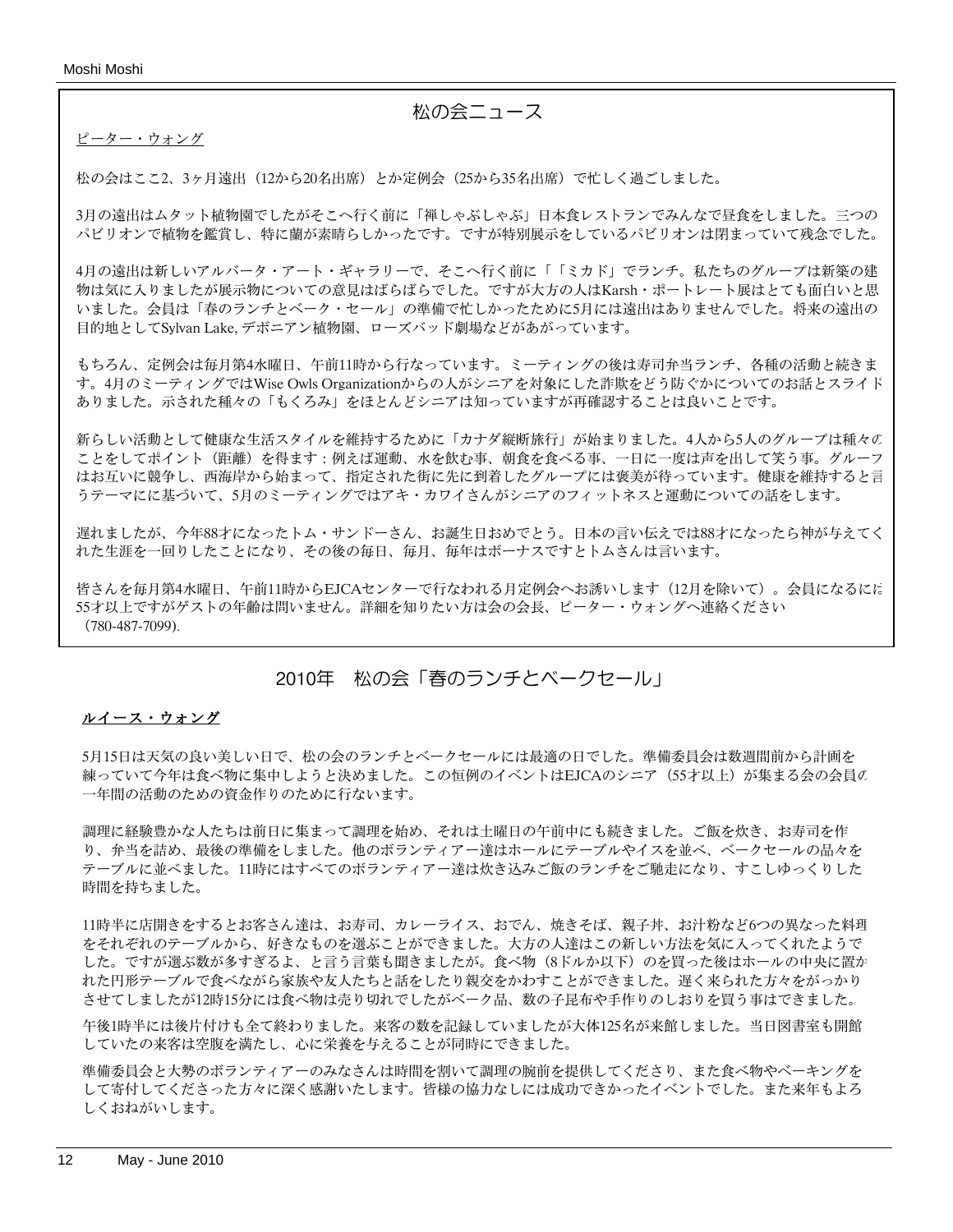# EJCA会長の言葉

#### キャシー・テナント

今月のリポートを「暖かい季節が遂にやって来ました」と言う 書き出しで始めていました。が雨が降り出しました⋯私達が嫌 だと思っても、芝生や庭は喜んでいるでしょう。

この2ヶ月間に歴史保存プロジェクトが始まりました。最近、私 たちが応募していたNAJCのCommunity Development Grantを幸 いもらう事ができました。この\$2,000の援助資金は私たちのプ ロジェクトを完成する助けになります。

このプロジェクトに新しく加わったミドリ・ウエマツとスズエ (Sue)シゲミツを歓迎いたします。ミドリとスズエはプロジェク トのためのインタビューや調査を行ないます。彼女らはプロ ジェクト・コンサルタントのデヴィッド・サルツと一緒に仕事 をします。

新しくできたアウトリーチ・プロジェクト・プログラムは日本 文化や日本芸術の指導員やデモをする人などの要請を方々から 受けています。学校や大学、個人からの折り紙デモ、教える 事、着物を着せること、日本語を教える事などの要請に対して 幸いにもEJCA会員の中には大勢がこれらのサービスを提供する ことに興味を持っています。詳細を知りたい方はサナエ・オー キへ連絡ください(sanaeohki@shaw.ca).

#### 変更

シホ・アサノは6ヶ月間日本へ行きます。このサバティカルの期 間彼女の家族が素晴らしい経験をされる事を願います。2011年 の1月に帰国されます。

#### 過ぎ去ったイベントと活動

#### 子供の日

今年はデボニアン植物園での始めての子供の日でした。EJCA会 員は折り紙を教え、鯉のぼりを立て、五月人形を飾りました。

折り紙ワークショップ

折り紙の作り方を習っていろいろな物をあなた自身のため に、またヘリテージ・フェスティバル日本館のために作りま せんか。経験は必要ありません。材料はこちらが用意しま す、がもしあなたが折り紙の材料を持っていてそれを使いた い、または寄付したい時はご持参ください。

第一回目のワークショップは6月17日、午後1時から4時ま で、または午後7時から9時までです。あなたのご都合の良 い時間にお出かけください。オフイスまで予約をお願いしま す(電話780-466-8166 or office@ejca.org).

6月17日にこれから先のワークショップの日を決めます。

#### 松の会ランチとベークセール

新しい方式は大成功でした。ランチもベーク品もすべて閉店時 間以前に売りつくしてしまい、美味しいご馳走にありつけな かったお客さんが何人もありました。詳細は今号の別のページ をお読みください。

#### これからのイベント

#### デボニアン日本庭園春期祭りー6月6日 (日曜日) 正午から午後 4時まで。

展示、パフォーマンス、子供のゲームなどの一日を楽しみにお 出かけください。ほんの少し日本文化を経験してみませんか。 沢山のおなじみのグループ、例えば景風会、北の太鼓、阿波踊 りと剛柔会空手などが参加します。

#### ヘリテージ・フェスティバル

もうエドモントン・ヘリテージ・フェスティバルの時期ななり ました!今年はこのフェスティバルが始まってから35年になり ます。そしてEJCAはこの人気の高い恒例イベントにほぼ35年 間参加しています。

どうかこのフェスティバルにあなたのお好きな所でで参加して ください。焼き鳥作りの日(7月24日、土曜日)、日本館での ボランティアー、折り紙でいろいろな物を作りましょう、値段 付け⋯今年はセンターで調理をする部分があります。助けたい けれど会場で働く事が出来ない人には参加する良い機会かもし れません。

### 第一回折り紙ワークショップは6月17日 (木曜日)午後1 時から4時まで、と午後7時から9時までです。どなたで も歓迎します。折り紙の経験はなくても良いです。

この夏を楽しんでください⋯6月の始めには夏は戻ってくると思 います。

ヘリテージ・フェスティバルへの寄付

日本の郵便スタンプ(新品でも使用済でも)や日本の 絵はがきのご寄付をお願いします。これらはフェス ティバルでとても人気のある商品になります。もし不 用な折り紙をお持ちでしたらご寄付をお願いします。

もしあなたが寄付したい物品をお持ちでしたらどうか キャシー・テナント(780 436-6291 or tennant@shaw.ca)へご連絡ください、またはEJCAセン ターのジョン・プリガードまでお届けください。あな たにお礼をするためにどうそお名前を残してくださ い。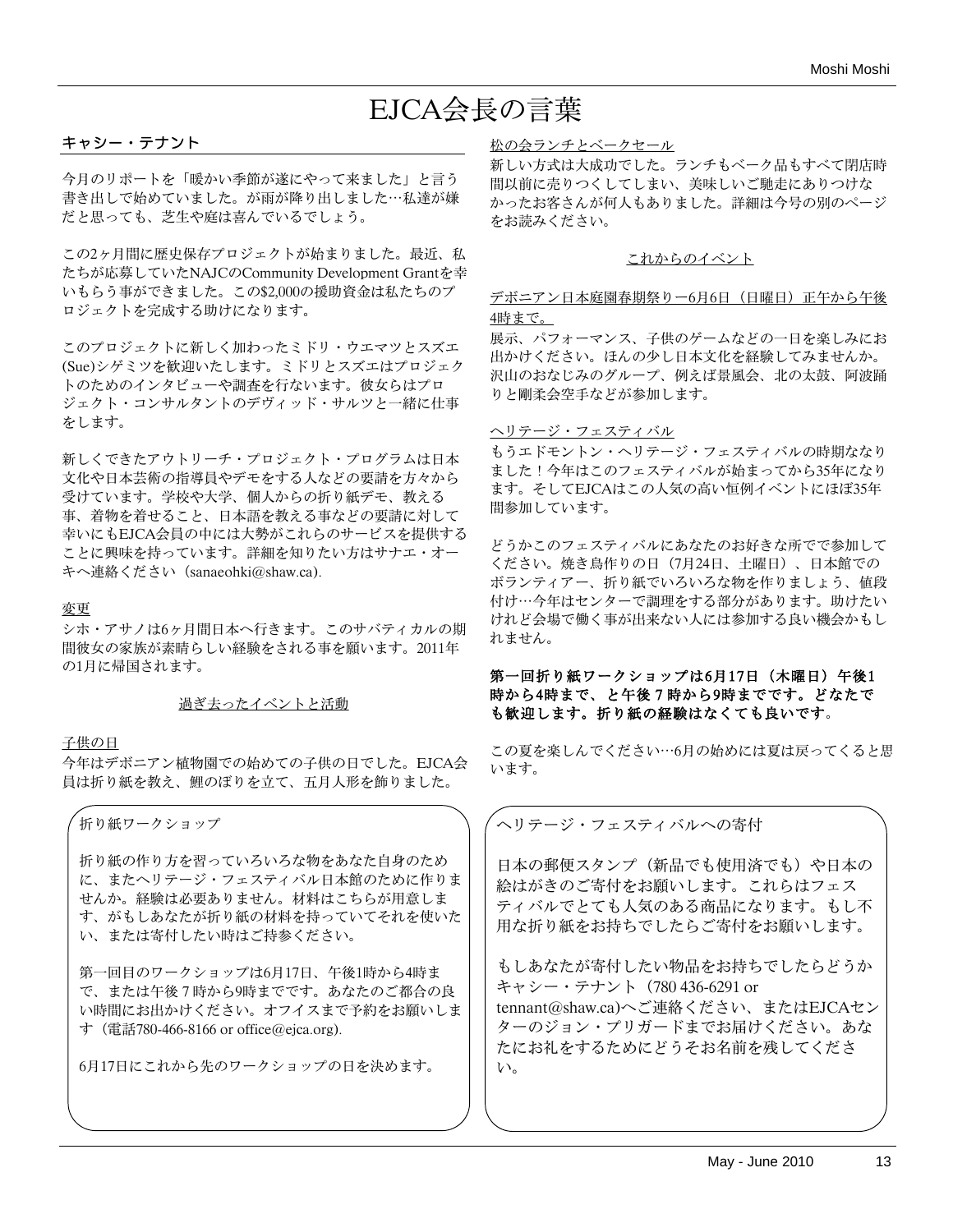# 栗本日本庭園開園20周年

レン・チェンバーズ

(デボニアン植物園園芸士、栗本日本庭園担当)

栗本日本庭園は1990年9月7日に開園しました。庭園はア ルバータ大学を卒業した最初の日本人(1930年卒業)栗本 祐一博士を記念して「栗本日本庭園」と命名されました。

開園式で故栗本博士夫人しずさんは次のような挨拶をされまし た。「栗本は自分の名前が付けられた日本庭園が開園したこと を大変名誉なことと思っているとおもいます。このような美し くて広々した日本庭園には大勢の人が訪れるでしょう。私のよ うに日本庭園の穏かな景色を一人で静かに愛でる人だけでな く、家族連れで週末の散策に訪れる人や、世界のいろいろな国 から日本庭園の見学に訪れる人もいるでしょう。また子供や学 生たちはこの日本庭園から日本のことをいろいろと学ぶことが 出来るでしょう。」

そしてこの20年間、栗本日本庭園はデボニアン植物園を訪れ る人たちが必ず足を運ぶ場所として多くの人たちを楽しませて きました。

栗本日本庭園は北半球の高緯度地域にある数少ない日本庭園の 一つです。純粋な日本庭園の形式に従って設計され、アルバー タの自然環境にできるだけ調和するように造園されました。

「穏かで明るく且つ落ち着いた自然」という大自然の景色が訪 れる人に伝わるように設計されています。山から水が滝となっ て川に注ぎ、川は海に流れこむ、という自然のリズムが庭園に 表現されています。

栗本日本庭園は三つのコンセプトを表現するように造園されて います。

#### 明るくオープンであること

アルバータ州の自然環境の特徴である日当たりが良いこと、見 晴らしの良いことを庭園の中で表現しています。庭園にはなだ らかな築山があり、全体として緩やかな大きなお椀のような形 になっていて、高いところから低いところへと水が流れるとい う構造をしています。

#### 自然環境に調和すること

造園前の自然環境を利用して、この自然環境の中に大自然の一

連のリズムを織り込んでいます。庭園の入り口が庭園の中で一 番高く、この近くに滝があります。ここから水は急勾配の川を 庭園を二つに分けて西南に流れ、やがて緩やかな勾配で西東に 流れて小さな池に流れ込み、次に橋の下をくぐって大きな池に 着きます。大きな池の一部にはあやめが生えています。あやめ の対岸は有磯(荒磯)で荒々しい海岸の様子を表現していま す。池の周りの石はロッキー山脈山麓地域の崩れた岩石が露出 したがれ場から運びました。おなじがれ場から採取した苔の生 えた石が庭園のいろいろなところに樹木、生垣、多年草と組み 合わせて配置してあります。

#### 回遊式であること

庭園を訪れる人は庭園を回遊していろいろな景色を楽しむこと が出来るように設計されています。いろいろな形式の石灯籠が いくつも置いてあります。庭園中央の築山には13層の石造の 仏塔があります。大きなあづま屋と小さなあづま屋、それに鐘 楼があり、それぞれ見晴らしのよい場所にあって、庭園の石の 配置、草花、樹木を一日の時間の経過に従い、また異なった気 象条件、季節の下で展望できます。

今年の夏は開園20周年を記念して、いろいろも催し物が予定 されています。また庭園の改修も進み、新しい植物も植えられ ました。これからも年月を重ねるにつれて、栗本日本庭園は円 熟して、ますます訪問者を楽しませることでしょう。

#### 栗本日本庭園の行事

6月6日(日) 春祭り 日本音楽、阿波踊り、書道、武術、子供のための行事、など。 カルガリー日本総領事館の峯村総領事による20周年記念植樹 があります。

6月6日(日)、7月11日(日)、8月8日(日)お茶の会 栗本日本庭園内の茶室で松風会茶道主催のお茶の会がありま す。どなたでも切符を買って参加できます。切符の数に制限が あるので早めにお越しください。

お茶会の時間や、庭園についての案内は www.devonian.ualberta.ca をご覧ください。

# こいよこい(鯉よ来い)! Carp, Wanted!

栗本日本庭園では鯉のご寄付を募っています。庭園の池にはまだ少ししかいなくて鯉がさびしがっています。 お庭の池で大きくなりすぎた鯉を大きな池で泳がせてあげませんか。特別な記念に鯉の寄付はいかがでしょう か?浄化装置の関係で鯉は6インチ以上の大きさのものだけを受けつけます。冬は暖かい室内の池で元気に越 します。あなたの鯉が庭園の大きな池で泳いでいるなんて想像するだけでも素敵ではありませんか?

# Please contact Kerry Mulholland

Communications & Special Events Coordinator University of Alberta Devonian Botanic Garden Ph. (780) 987-3054 ext. 2223 www.devonian.ualberta.ca

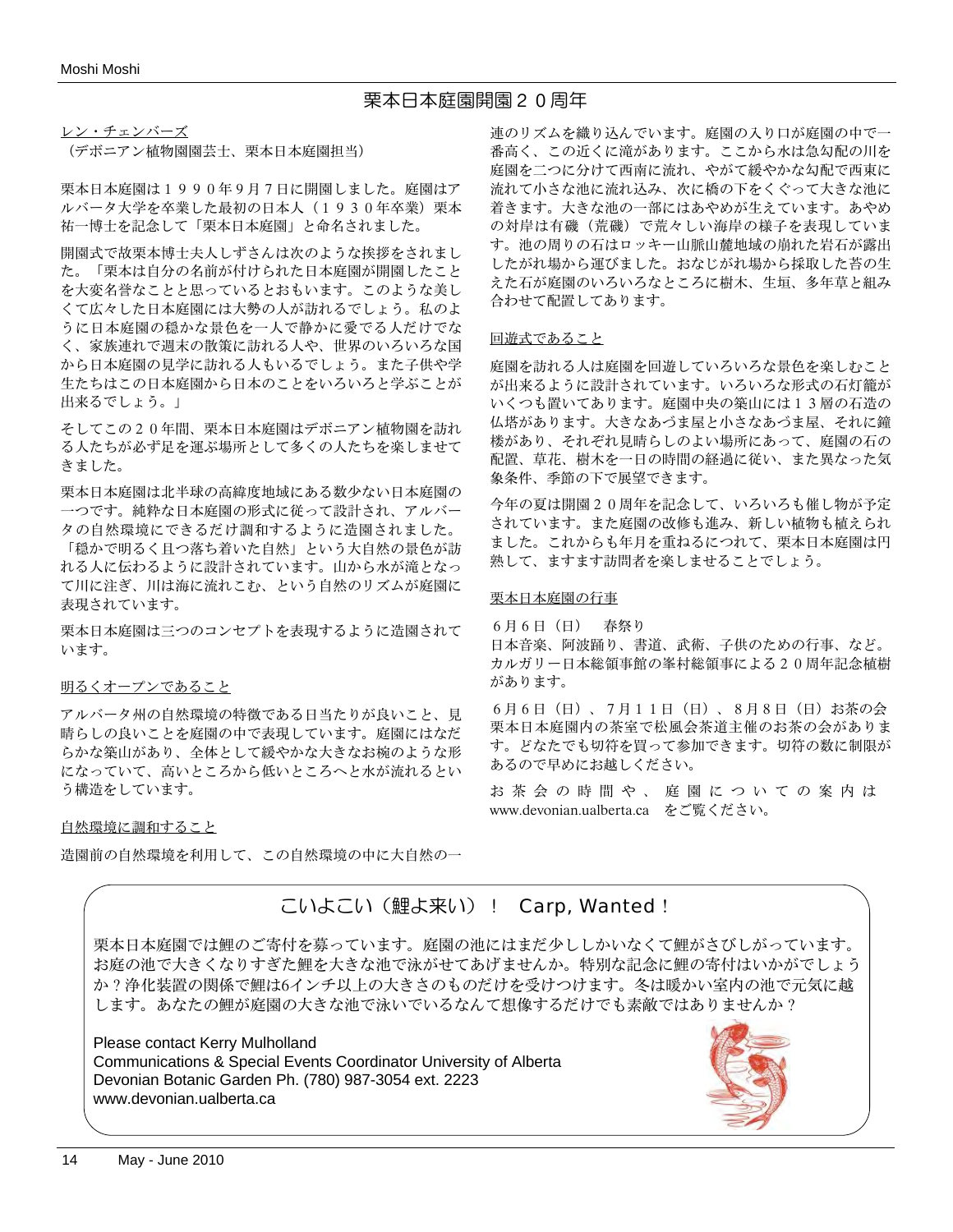# Healthy Weight Management Part 2: Diet

### Aki Kawai, BPharm., ND

EJCAの皆様、こんにちは。前回の記事では、体重管理における 運動の重要性についてお話しました。さて、ファーマーズマー ケットでは、もうすぐ色とりどりの野菜や果物が溢れんばかり になる季節ですので、今回は食生活と体重管理について話を進 めます。

いわゆる"ダイエット"と呼ばれる食事療法については沢山の 異なる情報が飛び交い、一体どれが正しく、もしくは正しくな いのか、と右往左往されている方も多いと思います。極端なカ ロリー制限に走ったり、結果が出ずにイライラすることなく、 ご自分の食生活を健康的に維持するためのポイントを列挙しま したので、参考にして頂ければと思います。

o 白米、白砂糖、精製された薄力粉や強力粉で作られた パンやお菓子、パスタの摂取は極力控えましょう。代わりに、 全粒粉で出来たパンやパスタ、玄米などを食べましょう。ステ ビアは自然の甘味料としてお勧めです。

o 自分の手のひらサイズのタンパク質(鶏肉、豚肉、牛 肉、ターキー、豆腐、卵、カッテージチーズ、豆類等)を毎食 毎に摂りましょう。タンパク質の豊富な朝食は難しいと思われ るかもしれません。ここは私達のご先祖様の知恵に感謝です ね。豆腐の味噌汁はタンパク質豊富な朝食の代表例です。

o 野菜がお皿の半分を占めるように工夫しましょう。こ のとき、ジャガイモやカボチャ、squashは野菜に含まれないので 注意してください。

o 質の良い脂質を選んで摂取しましょう。亜麻仁油、コ コナッツオイル、エキストラバージンオリーブオイル、Fish oil などが良質の油です。替わって、揚げ物やトランス脂質は避け ましょう。

o お酒の摂取を控えましょう。アルコールは栄養素の欠 乏と共に、カロリー過多に繋がります。お酒を嗜まれる時は、 どこかで総摂取カロリーの帳尻合わせが必要です。私の両親曰 く、呑むときは、ご飯も、パンも、パスタも無し!だそうで す。

o 塩分の摂取を制限しましょう。塩は体内に水を貯留す る作用があります。そして、勿論、水そのものには重さがあり ます。

o お腹がぺこぺこになるまで食事を我慢するのは避けま しょう。3食の合間に、ちょっとしたスナックをつまみましょ う。

o ヘルシーなスナック類は無塩のナッツや種子類、ナッ ツバター、野菜スティック、新鮮な果物です。

o よく噛んでゆっくり食べましょう。脳が満腹を感じる までには時間がかかるのです。

o 時には、大好きな物も食べましょう。このとき、一口 ずつしっかり味わって。なんていったって、食事は楽しむべき ものですからね。

o 空腹か喉の渇きなのか分からない。そんなときはコッ プ一杯の水を飲み、10分様子を見ます。それでもまだ何かを食 べたいと感じるのは空腹の証拠です。













Matsu no Kai Spring Lunch & Bake Sale - Saturday May 15, 2010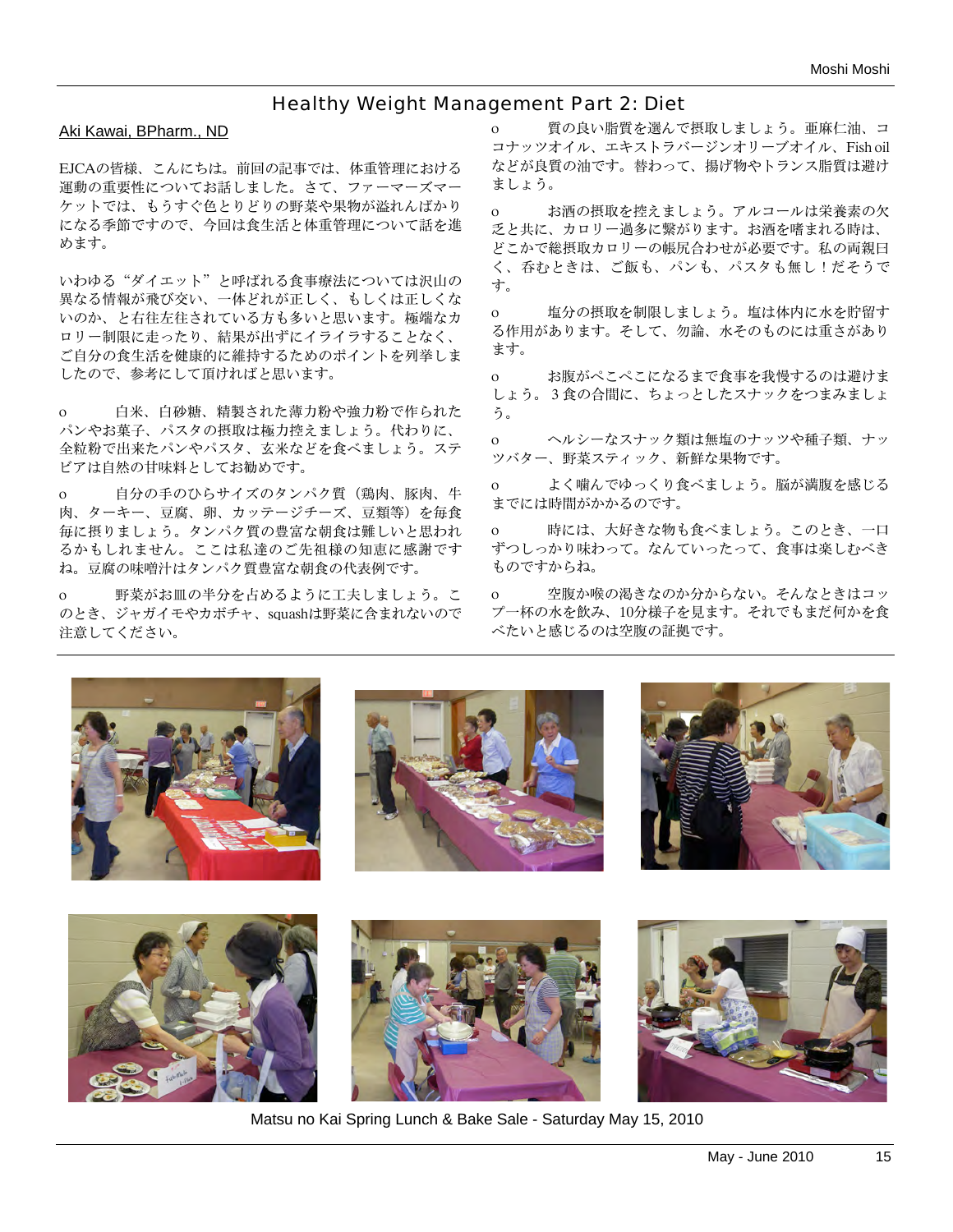# Library Corner

The Library Committee communicates with you through the "Library Corner" of the Moshi Moshi. Introduction of new books, material reviews, and activities will e posted

#### **1. Open House held on May 15, 2010**

We were overwhelmed with the number of keen book/movie lovers at the Open House. This open house was to celebrating the first anniversary of the re-designed Gordon Hirabayashi Library. It was also a wonderful opportunity for EJCA members to meet and talk with other members. We prepared 60 Manju thinking that was more than enough. We were wrong! There were many visitors after manju was all gone. Sorry for our under estimation!

Many made suggestions of books and movies. Some offered to become library volunteers. We will follow up on these suggestions and volunteers.

#### **2. New Materials: Added in April and May 2010**

**Donated materials:** In April, we received two books from Dr. and Mrs. Ikawa, who lived in Edmonton and have been continuous supporters of EJCA since they went back to Japan. Please refer to Material reviews. Sharon Yuen, Gordon's daughter, donated valuable books and tapes from Gordon Hirabayashi's collection related to Japanese Canadians and Japanese Americans during/after the World War II. Yoko Azumaya donated 24 volumes of "Slam Dunk", manga comics, that has been very popular in Japan. Please enjoy the books.

| $\mathbf{ID}$  | <b>Category</b> | <b>Author</b>            | <b>Title</b>                                                |  |  |
|----------------|-----------------|--------------------------|-------------------------------------------------------------|--|--|
| 2365/6         | Nikkei          | Miyamoto, Frank          | 1939 and 1961 - Social Solidarity Among Japanese in Seattle |  |  |
| 2367           | Nikkei          | Matsuoka, Jack           | Camp II, Block 211 - Life in Poston Relocation Camp         |  |  |
| 2368           | Nikkei          | Thomas, Dorothy          | The Spoilage - J.A. Evacuation and Resettlement             |  |  |
| 2369           | Nikkei          | Miyazaki, Dr.            | My Sixty Years in Canada                                    |  |  |
| 2370           | Nikkei          | <b>Barry Denenberg</b>   | The Journal of Ben Uchida - Citizen 13559 Mirror Lake       |  |  |
| 2371           | Nikkei          | Mirikitani, Janice ed.   | Ayumi: a Japanese American Anthology<br>(Ayumi: 日系米人文学集)    |  |  |
| 2372           | Nikkei          | Fujita, David            | Japanese American Ethnicity                                 |  |  |
| 2373           | Nikkei          | Daniels, Roger           | The Decision to Relocate the Japanese Americans             |  |  |
| 2374           | Nikkei          | Nishimoto, Richard       | Inside an American Concentration                            |  |  |
| 2375           | Nikkei          | <b>Broadfoot</b> , Barry | Years of Sorrow, Years of Shame                             |  |  |
| 2377           | Nikkei          | <b>NAJC</b>              | Economic Losses of Japanese Canadians after 1941            |  |  |
| 2378           | Nikkei          | Wakatsuki, Jeanne        | Farewell to Manzanar: Story of Japanese American            |  |  |
| 2379           | Nikkei          | Fisher, Anne Reeploeg    | Exile of a Race                                             |  |  |
| 2380           | Nikkei          | Ito, Roy                 | We Went to War                                              |  |  |
| 2381           | Nikkei          | Daniels, Roger           | The Politics of Prejudice                                   |  |  |
| 2382           | Nikkei          | Daniels, Roger           | Prisoners Without Trial - Japanese Americans in WW II       |  |  |
| 2383           | Nikkei          | Adachi, Ken              | The Enemy That Never Was                                    |  |  |
| 2384           | Nikkei          | Sunhahara, Ann           | The Politics of Racism                                      |  |  |
| 2385           | Nikkei          | Hashizume, William       | Japanese Community in Mission - 1904-1942                   |  |  |
| 2386           | Nikkei          | Nakavama. Gordon         | Issei                                                       |  |  |
| 2387           | S. Japan        | 守恵<br>榎本                 | 北海道の歴史                                                      |  |  |
| 2388           | Movie           | 洋次<br>山田                 | Tora-san Vol. 1<br>男はつらいよ<br>知床慕情                           |  |  |
| 2389           | Movie           | 洋次<br>山田                 | Tora-san Vol. 2<br>男はつらいよ<br>純情編                            |  |  |
| 2390           | Hobby           | 典子<br>西本                 | 押し絵                                                         |  |  |
| 2391           | Hobby           | 森重<br>春幸                 | <b>Bilingual Picture Book of Japanes Dolls</b>              |  |  |
| 2392-415 Manga |                 | 井上 雄彦                    | Slam Dunk 01-24                                             |  |  |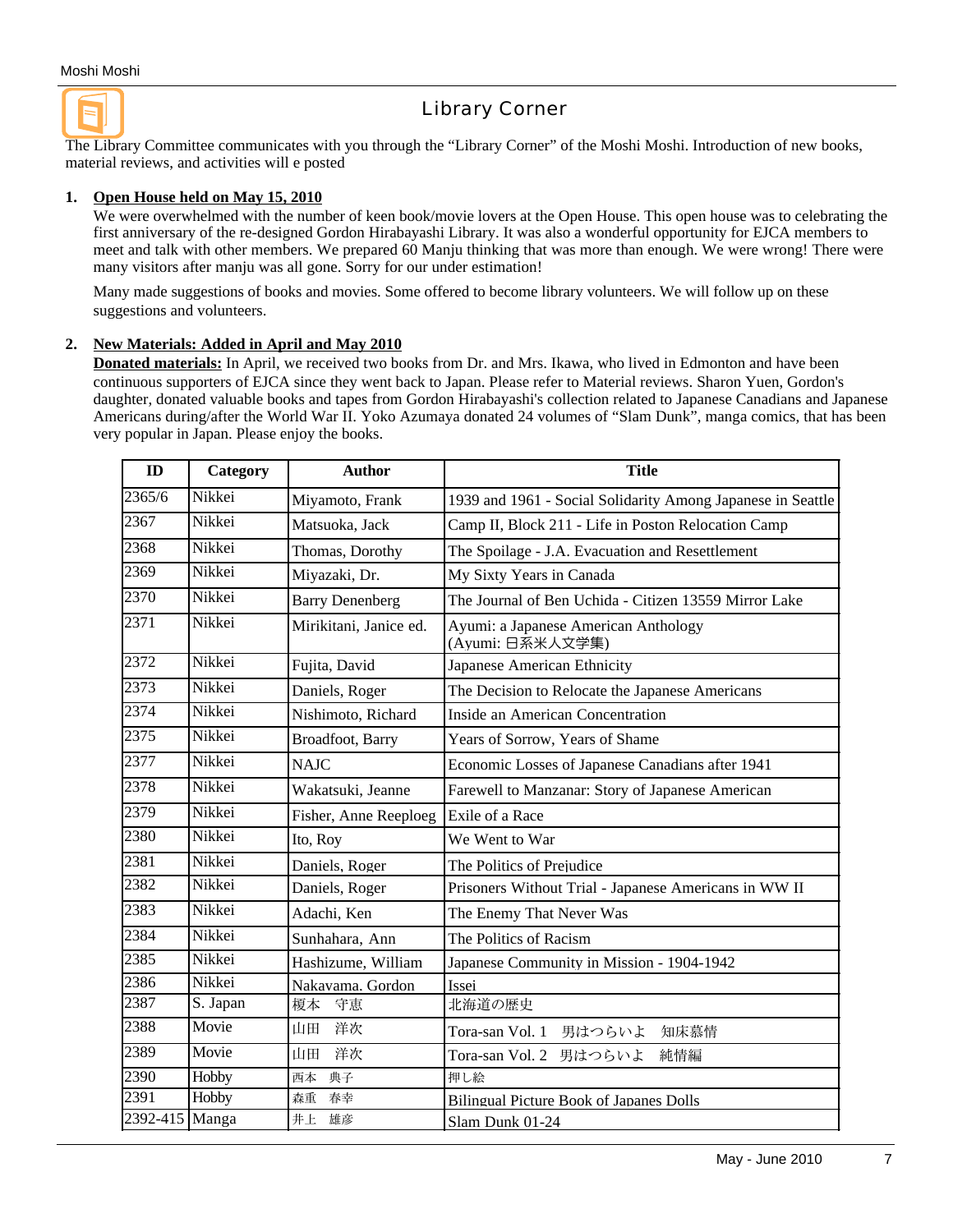### **3. Material reviews**

Ichimatsu Dolls 市松人形 H2390 - This is one of two books Dr. and Mrs. Ikawa donated to our library. It is a beautiful bilingual picture book of Japanese "Ichimatsu" dolls. The author of the book who made the dolls says, "I make dolls and I have always thought that my dolls speak for themselves, so I have never felt the need to speak for them". His dolls are all girls or boys wearing kimono made of real antique Kimono fabrics from the Edo period (1600 - 1867).

Oshie 押し絵 H2391 - Another beautiful book with samples and instructions of Japanese Oshie, padded cloth picture. Oshie is one of method to make pictures using fabrics with thin layers of pads. There are many lovely samples. All samples have patterns. Are there anyone who wants to make Oshie pictures?

井川先生ご夫妻より「市松人形」と「押し絵」の本をいただきました。とてもきれいな本です。どなたか押し絵をご一緒に 作ってみませんか?作り方と型紙がついています。

# Healthy Weight Management Part2: Diet

## Dr. Aki Kawai, BPharm., ND

Hello EJCA members, in the last issue, I talked about the importance of exercise for weight management. Now it will be good time to talk about diet since the tables at farmer's markets will be covered by full of fresh and colourful vegetables and fruit soon.

You are not the only one who gets confused by enormous and mixed information of "weight loss diet". Let's clarify and simplify the key so that you can maintain your diet healthy without starving yourself and getting frustrated.

- o Minimize the intake of white sugar, white bread, white rice, white flour and regular pasta. Instead, eat whole grain bread, whole pasta, and brown rice. Stevia is good natural sugar replacement.
- o Eat palm size of protein with each meal (chicken, turkey, beef, pork, tofu, eggs, cottage cheese, wild games, legumes, etc). Idea of protein-rich breakfast might be tough to come up with. Well, thanks for our wise ancestors! Miso soup with tofu is a perfect example.
- o More than half of your plate should be vegetables that exclude potatoes, squash and pumpkins.
- o You need oil but be picky with the kinds of oil. Choose

flax seed oil, coconut oil, extra-virgin olive oil, and fish oil but avoid deep-fried foods and transfats.

- o Minimize alcohol consumption. Alcohol contains some calories as well as overconsumption causes nutrition deficiencies. If you happen to drink, cut some calories somewhere. The tip from my parents is "No rice, bread or pasta when you drink."
- o Minimize salt intake. Salt retains water in our body. Water has weight by itself.
- o Do not wait until you feel starving. Eat small snacks between each meal.
- o Healthy snacks are unsalted nuts and seeds, nut butter, vegetable sticks, and a piece of fresh fruits.
- o Chew well and eat slowly. It takes a while for our brain to sense food that comes into stomach.
- o Treat yourself with your favourite food occasionally and enjoy every single mouthful of the foods. Food should be enjoyable!
- o If you are not sure, weather you are hungry or craving, drink a glass of water and wait for 10 minutes. If you still want to eat, that is hunger.

# Carp, Wanted!

The Kurimoto Japanese Garden stocks Carp (Koi) in the beautiful pond. They need more Koi! They will gratefully accept donations of Koi from your pond if your Koi is growing too big, or for celebrating/remembering your special occasions. The only limitation is that the Koi need to be larger than 6 inches because of the size of water circulation system. During the winter months, Koi will be kept in an indoor winter pond. Donations to Koi fund are also appreciated. It will be fun to have your Koi in the Japanese Garden!

Please contact Kerry Mulholland Communications & Special Events Coordinator University of Alberta Devonian Botanic Garden Ph. (780) 987-3054 ext. 2223 www.devonian.ualberta.ca